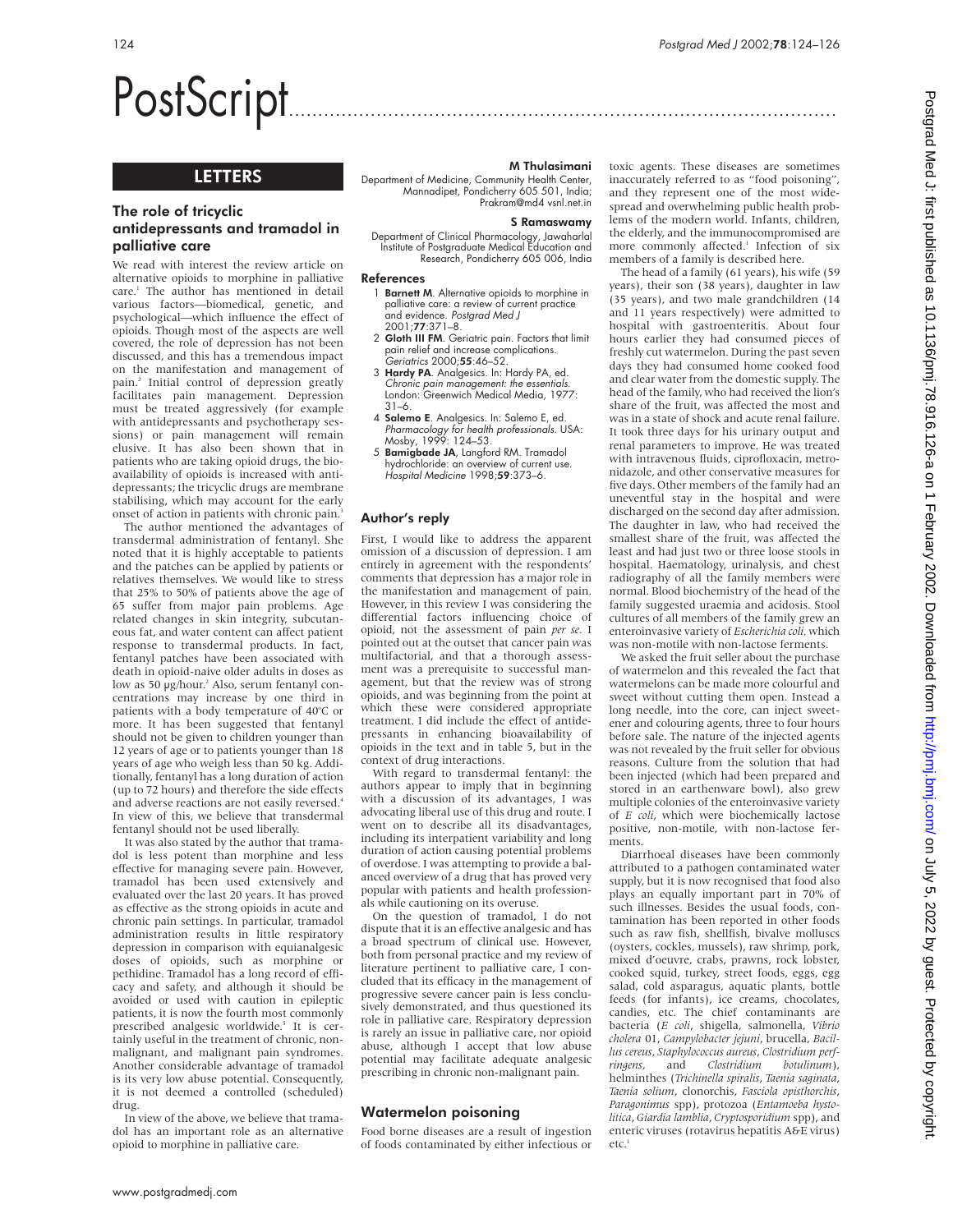Infections due to pathogenic strains of *E coli* are probably the commonest cause of diarrhoea in developing countries. The contamination of food with micro-organisms is caused by:

- Use of contaminated equipment.
- Infected food handlers.
- Use of raw and contaminated ingredients.
- Cross contamination.
- Addition of toxic chemicals or use of foods containing natural toxicants like mushrooms etc.1

Gastroenteritis by *Salmonella javiana* contamination of watermelon has been described in 26 cases in the USA.<sup>2</sup> Contamination of fruit by such a novel method as described here may prove to be a major public health hazard, and hence is noteworthy.

#### T K Pande, A H Khan, R Pipersania, S K Sethi, Y Rath

Department of Internal Medicine, J L N Hospital and Research Center, Bhilai 490 009, India; pandetk@mantraonline.com

#### References

- 1 World Health Organization. Food borne disease: a global health and economic problem. Food borne disease: <sup>a</sup> focus for health education. Geneva, Switzerland: WHO, 2000: 1–34.
- 2 Blostein J. An outbreak of Salmonella javiana associated with consumption of watermelon. Journal of Environmental Health 1993;56:29–31.

## BOOK REVIEWS

The reviewers have been asked to rate these books in terms of four items: readability, how up to date they are, accuracy and reliability, and value for money, using simple four point scales. From their opinions we have derived an overall "star" rating: \* = poor, \*\* = reasonable,  $*** = \text{good},$   $*** = \text{excellent}.$ 

#### A Practical Guide for Medical Teachers.

Edited by John A Dent and Ronald M Harden. (Pp 453; £34.95.) Churchill Livingstone, 2001. ISBN 0-443-06273-0.\*\*\*\*

This book tells you all you wanted to know and a good deal more that you now need to know about the revolution that has been taking place in undergraduate medical education in the past decade or more. The editors' stated intention is to provide jargon-free understanding of contemporary educational principles and provide practical advice on dealing with all aspects of teaching. They succeed brilliantly well.

The book is divided into seven sections (totalling 39 chapters in all) starting with aspects of the curriculum, learning situations such as lectures, small groups, wards, primary care etc, educational strategies (independent, problem based, integrated and multiprofessional), aids such as computers, audiovideo, and guides, themes (basic sciences, communication skills, ethics, informatics etc), means of assessment, and aspects of students and staff such as selection, support staff development, and course monitoring.

There is evidence of tight editing in terms of chapter style and layout and excellent cross referencing between the chapters. The book is enlivened by quotations in wide easy-on-theeye margins. These also host simple line drawings of such important practical aspects of teaching as the ideal distribution of teacher and taught round a bed. The advice to ensure students do not go off on electives to countries with military or civil unrest is not profound but well timed. Each chapter provides suggestions for further reading.

The principles and examples are, as the editors suggest, relevant to postgraduate medical education and other healthcare professionals. But for those involved in the teaching of medical students, this book from Dundee, a teaching centre of excellence, is warmly recommended for those who want to improve their understanding and performance and hence enjoyment of this Hippocratic responsibility.

#### B I Hoffbrand

Fellowship of Postgraduate Medicine, London, UK

#### Making Sense of Statistics and Healthcare.

By Anna Hart. (Pp 162; £19.95.) Radcliffe Medical Press, 2001. ISBN 1-85775-472- 7.\*\*\*\*

This book describes the essentials of statistics and data presentation. The first chapters deal with the different types of study designs, the various forms of data and the characteristics of pictorial forms of presenting data. Subsequent chapters deal with distributions, means and medians, and measures of variability. The author describes confidence intervals, p values, statistical power, and type I and II errors. The final sections are on confounders, interactions, measures of correlation, hierarchy of evidence, causality, and how to assess papers. The author describes the terms used in evidence based medicine such as absolute risks and the number needed to treat. A glossary of terms used is contained in the appendices

The book will be of invaluable use for those just starting a research career or in its early stages. It is comprehensive and clearly written with many illustrative examples. The text covers well all the areas that are of interest to those commencing their own research projects. The pitfalls of different tests are well described and the book is competitively priced.

#### A R Hart

Consultant Gastroenterologist, West Norwich Hospital, UK

## Fast Facts—Sexually Transmitted Infections.

By Ann Edwards, Jackie Sherrard, and Jonathan Zenilman. (Pp 104; £12.00.) Health Press, 2001. ISBN 1-899541-04-7.\*

In a month when all GPs in my area have been notified of an epidemic of syphilis in London, the publication of this book could not be more timely.

There has long been a need for a concise, affordable, accessible, and accurate textbook on sexually transmitted infections (STIs) for non-specialists in genitourinary medicine and this volume fills the gap perfectly. The clear,

sharp, and relevant photographs and illustrations are an added bonus and the tables such as those of causes of vaginal discharge and genital ulceration are exemplary in their clarity and comprehensiveness. Relevant aspects of dermatology and even psychiatry are briefly considered where appropriate.

Three opening chapters on aetiology of STIs, taking a sexual history and counselling approaches, are followed by chapters dealing with STIs causes by bacterial, viral, and other organisms in turn. For once a correct balance (in terms of their respective incidence in the UK) is shown between coverage of HIV and non-HIV STIs. Other chapters are problem oriented and consider such commonly presenting conditions as urethritis and pelvic inflammatory disease. Comprehensive treatment guidelines for both the UK and USA conclude the book.

As STIs continue to rise in the UK, this text will prove an indispensable ready reference guide for paediatricians, physicians, GPs, gynaecologists, dermatologists, and surgeons. I will add my copy to the other three essential reference books on my surgery desk.

## T G Stammers

General Practitioner, Merton Park, London, UK

## 400 MCQs in Paediatrics for MRCPCH Part I.

By Nagi G Barakat. (Pp 212; £14.95.) Royal Society of Medicine Press, 2001. ISBN 1-85315-491-1.\*\*

This paperback book in fact has 463 questions including a 60 question examination. The format is of MCQs as used in the part I of the MRCPCH examination and the question material does cover the full syllabus for this. The answers provide some explanations for the questions but not all. The evidence for the answers isn't related to specific text. However, there are a number of recommended texts and references listed, but at least one of these texts, that for neonatology, does not show the most recent edition edited by Roberton and Rennie.

As with all MCQ questions, some of the answers are arguable but there are certain answers given that are clearly completely wrong, which will further mislead the examination candidate.

Although the material covers the syllabus, the questions that have been prepared do not reflect the quality of the questions expected in the membership examination.

Given the thirst for examination questions among membership candidates, however, it is likely that some candidates will find the book useful in their preparation.

## A C Elias-Jones

Consultant Paediatrician, Leicester General Hospital, and Examination Committee, Royal College of Paediatrics and Child Health, UK

#### Imaging Picture Tests for the MRCPCH.

By A P Winrow. (Pp 205; £19.95.) Churchill Livingstone, 2000. ISBN 0-443-06445-  $8.*$ 

This is a useful paediatric teaching book for candidates studying for the MRCPCH final examination. It may also be useful for